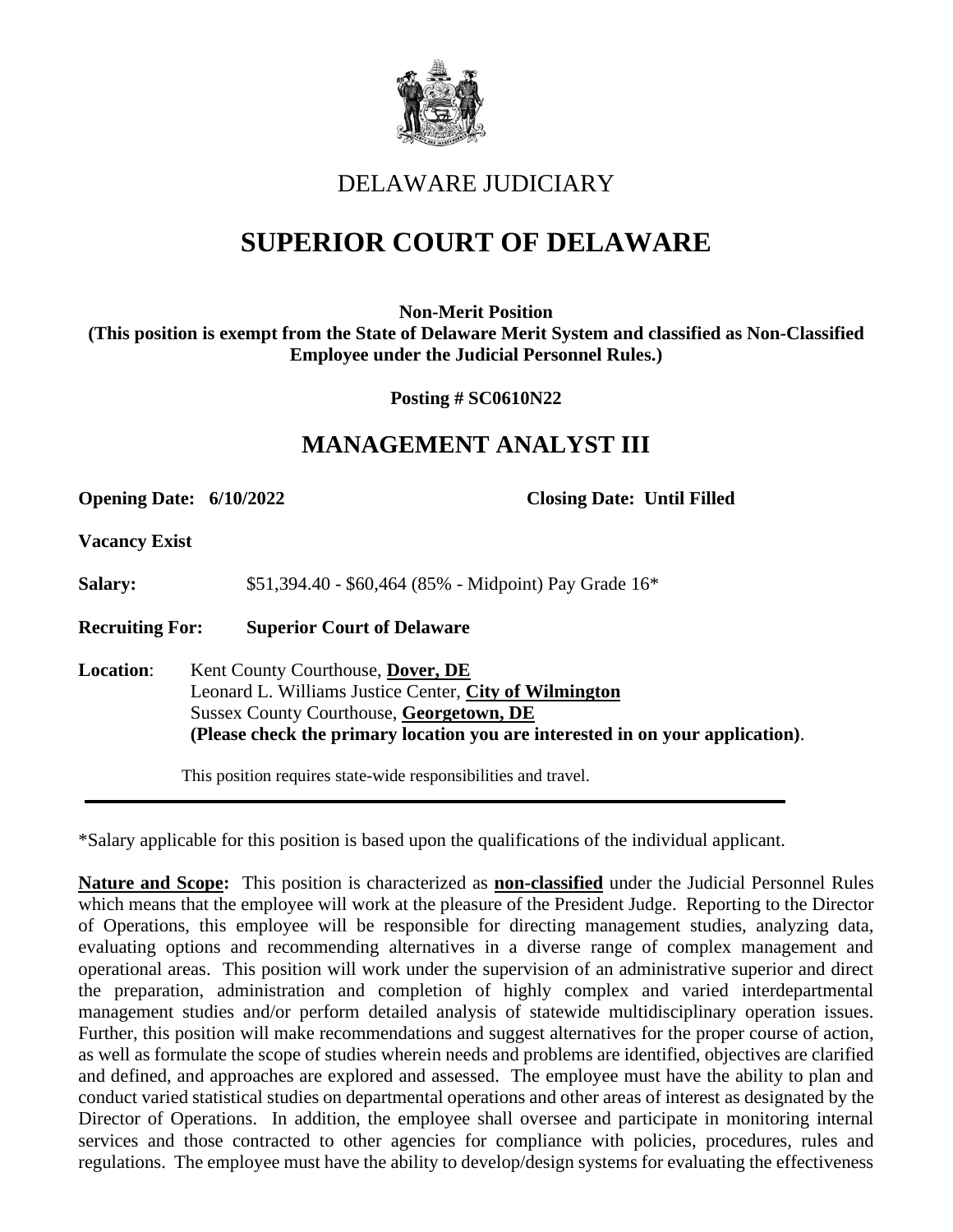of operations in meeting established goals and objectives, and to identify program, operational and/or fiscal management needs and provide an advisory service that enables other administrative personnel to modify existing or develop new policies and procedures. The employee may also participate on committees, task forces, councils and commissions and participate on reviews concerning grant applications or requests of additional funding. Also, the employee will participate in the preparation and maintenance of an operating budget to accomplish the Court's long-range operations goals and may plan, assign and review the work of subordinate staff. Contacts include key management to explain proposals, resolve differences, secure coordination and cooperation in current and proposed studies and reorganization. As a Management Analyst III, the employee will be expected to handle additional duties as the Director of Operations deem appropriate and assign.

**Minimum Qualifications:** Please address each item separately on the Minimum Qualifications page of the application. Resumes may not be substituted for the application. Failure to do so will result in disqualification. Applicants must meet each of the following qualifications. Failure in any one area will result in a rating of "not qualified."

- 1. Three years experience in conducting studies which includes evaluating operations, programs, services, policies and procedures to determine efficiency, effectiveness, whether goals and objectives are met and compliance with laws, rules, regulations, policies and procedures.
- 2. Three years experience in descriptive statistics such as the mean, median, mode or standard deviation.
- 3. Three years experience in interpreting laws, rules, regulations, standards, policies, and procedures.
- 4. Six months experience in designing studies which includes determining study goals and objectives, information needed, data sources, sampling and collection methods.
- 5. Six months experience in making recommendations for continuation or changes to operations, programs, services, policies or procedures based on findings.
- 6. Six months experience in narrative report writing.
- 7. Knowledge of inferential statistics such as correlation, t-tests, f-tests or analysis of variance.

#### **Preferred but not required:**

- Knowledge of computer programming languages including the latest generation.
- Knowledge of information systems analysis and design.
- Ability to evaluate and analyze user requests and develop effective plans for database development and maintenance.
- Ability to apply data resource management and system analysis principles to the data planning, modeling and design process.
- Skill in database query languages.
- Skill in implementing, controlling and evaluating database management systems.
- Skill in using diagnostic and performance tools and other software products to maintain established standards for database management systems.
- Ability to create, interpret and communicate a data model and to create and implement an efficient physical database design from application specifications.